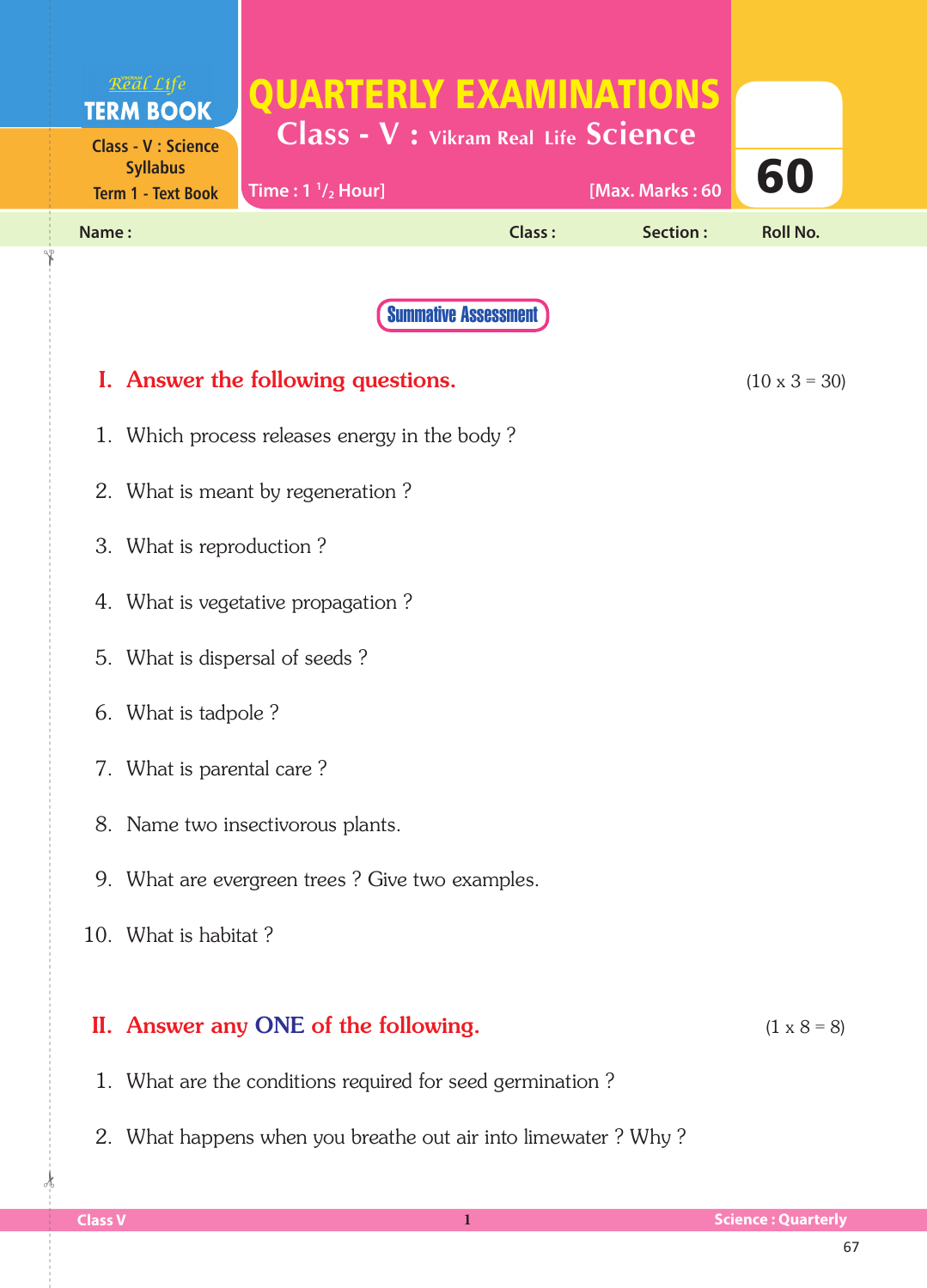## III. Answer any ONE of the following.  $(1 \times 8 = 8)$  1. Give an account of reproduction in butterfly. 2. Write the special features seen in desert plants. IV. Answer any ONE of the following.  $(1 \times 8 = 8)$  1. What are the various agents of dispersal ? 2. What are the adaptations seen in a camel to go on a long journey in deserts ? V. Answer any ONE of the following.  $(1 \times 6 = 6)$

- 1. Draw the diagram of the life cycle of a housefly.
- 2. Draw the diagram of the respiratory system.

✫ ✫ ✫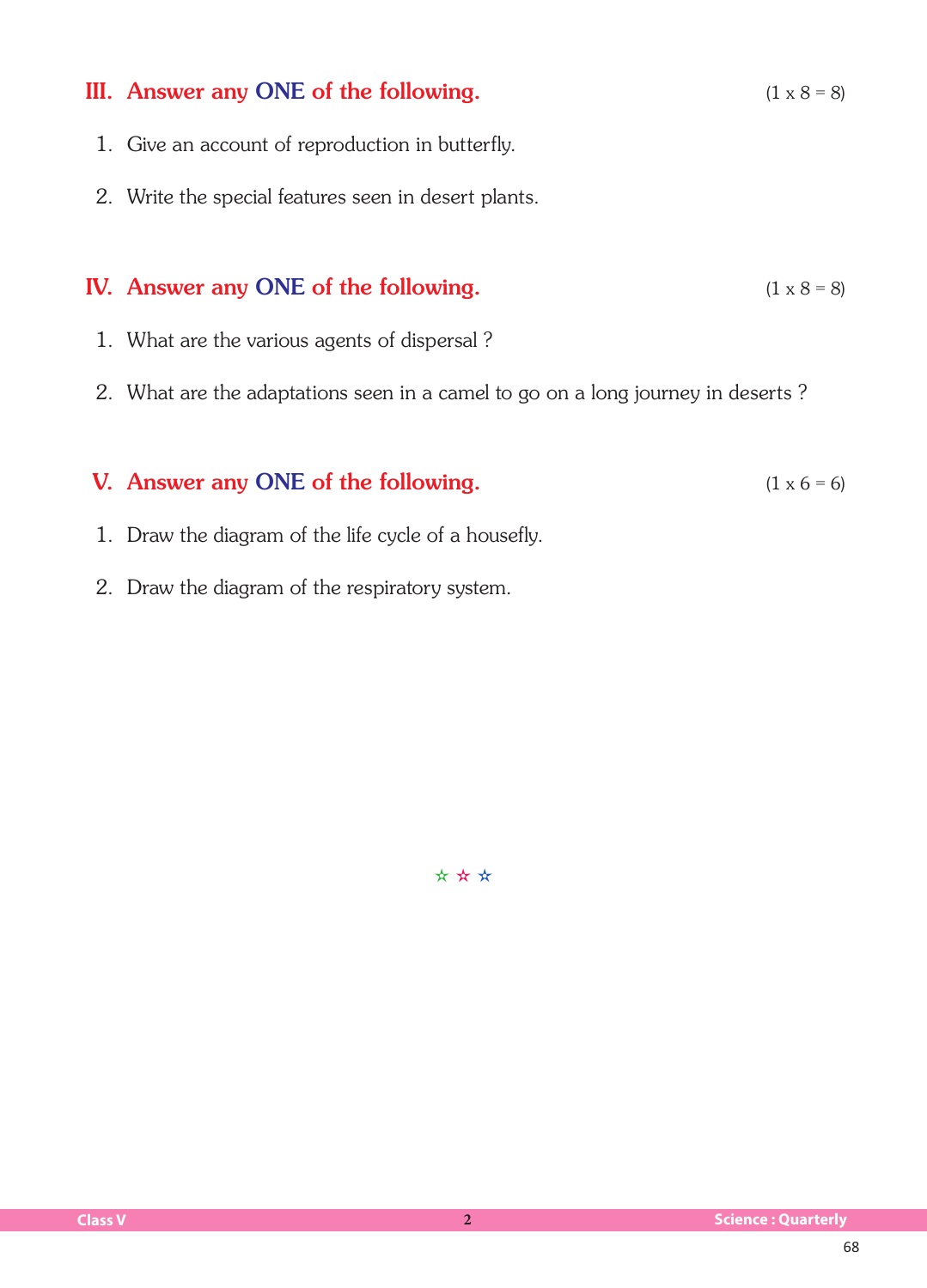| <b>Class - V : Vikram Real Life Science</b><br><b>Class - V : Science</b><br><b>Syllabus</b><br>Time: 1 Hour]<br><b>Term 1 - Text Book</b><br>Class:<br>Name:<br><b>Formative Assessment</b><br>Choose the correct answer.<br>The respiratory organs of a cockroach are<br>1. | [Max. Marks: 40<br>Section:<br>c) spiracles | 40<br><b>Roll No.</b><br>$(10 \times 1 = 10)$ |
|-------------------------------------------------------------------------------------------------------------------------------------------------------------------------------------------------------------------------------------------------------------------------------|---------------------------------------------|-----------------------------------------------|
|                                                                                                                                                                                                                                                                               |                                             |                                               |
|                                                                                                                                                                                                                                                                               |                                             |                                               |
|                                                                                                                                                                                                                                                                               |                                             |                                               |
|                                                                                                                                                                                                                                                                               |                                             |                                               |
|                                                                                                                                                                                                                                                                               |                                             |                                               |
| b) gills<br>a) lungs                                                                                                                                                                                                                                                          |                                             |                                               |
| 2. A fish breathes through its                                                                                                                                                                                                                                                |                                             | $\mathcal{E}$                                 |
| a) lungs<br>b) gills                                                                                                                                                                                                                                                          | c) holes                                    |                                               |
| 3. This part of the plant develops into a seed                                                                                                                                                                                                                                |                                             |                                               |
| a) gamete<br>b) ovule                                                                                                                                                                                                                                                         | c) ovary                                    |                                               |
| 4. The coconut seeds get dispersed by                                                                                                                                                                                                                                         |                                             |                                               |
| b) animals<br>a) wind                                                                                                                                                                                                                                                         | c) water                                    |                                               |
| 5. The female part of a flower is                                                                                                                                                                                                                                             |                                             |                                               |
| a) androecium b) gynoecium                                                                                                                                                                                                                                                    | c) stamen                                   |                                               |
| 6. Frog's eggs hatch into                                                                                                                                                                                                                                                     |                                             |                                               |
| a) tadpoles<br>b) larvae                                                                                                                                                                                                                                                      | c) frogs                                    |                                               |
| 7. Parental care is seen in                                                                                                                                                                                                                                                   |                                             |                                               |
| b) birds<br>a) insects                                                                                                                                                                                                                                                        | c) reptiles                                 |                                               |
| 8. Which one of the following is an aquatic plant?                                                                                                                                                                                                                            |                                             |                                               |
| a) hydrilla<br>b) avicennia                                                                                                                                                                                                                                                   | c) deodar                                   |                                               |
| Opuntia is a<br>9.                                                                                                                                                                                                                                                            |                                             |                                               |
| a) desert plant b) aquatic plant c) hilly region plant                                                                                                                                                                                                                        |                                             |                                               |
| 10. The animal that changes its colours depending on the surroundings                                                                                                                                                                                                         |                                             | $\left($                                      |
| b) chameleon c) grasshopper<br>a) parrot                                                                                                                                                                                                                                      |                                             |                                               |
| II. Fill in the blanks.                                                                                                                                                                                                                                                       |                                             | $(10 \times 1 = 10)$                          |
| 1. A animal which can live both on land and in water is called _________________.                                                                                                                                                                                             |                                             |                                               |
| 2. The property of responding to the stimuli is called ________________________.                                                                                                                                                                                              |                                             |                                               |
|                                                                                                                                                                                                                                                                               |                                             |                                               |
| <b>Class V</b><br>$\bf{1}$                                                                                                                                                                                                                                                    |                                             |                                               |

 $\frac{1}{2}$ 

✁